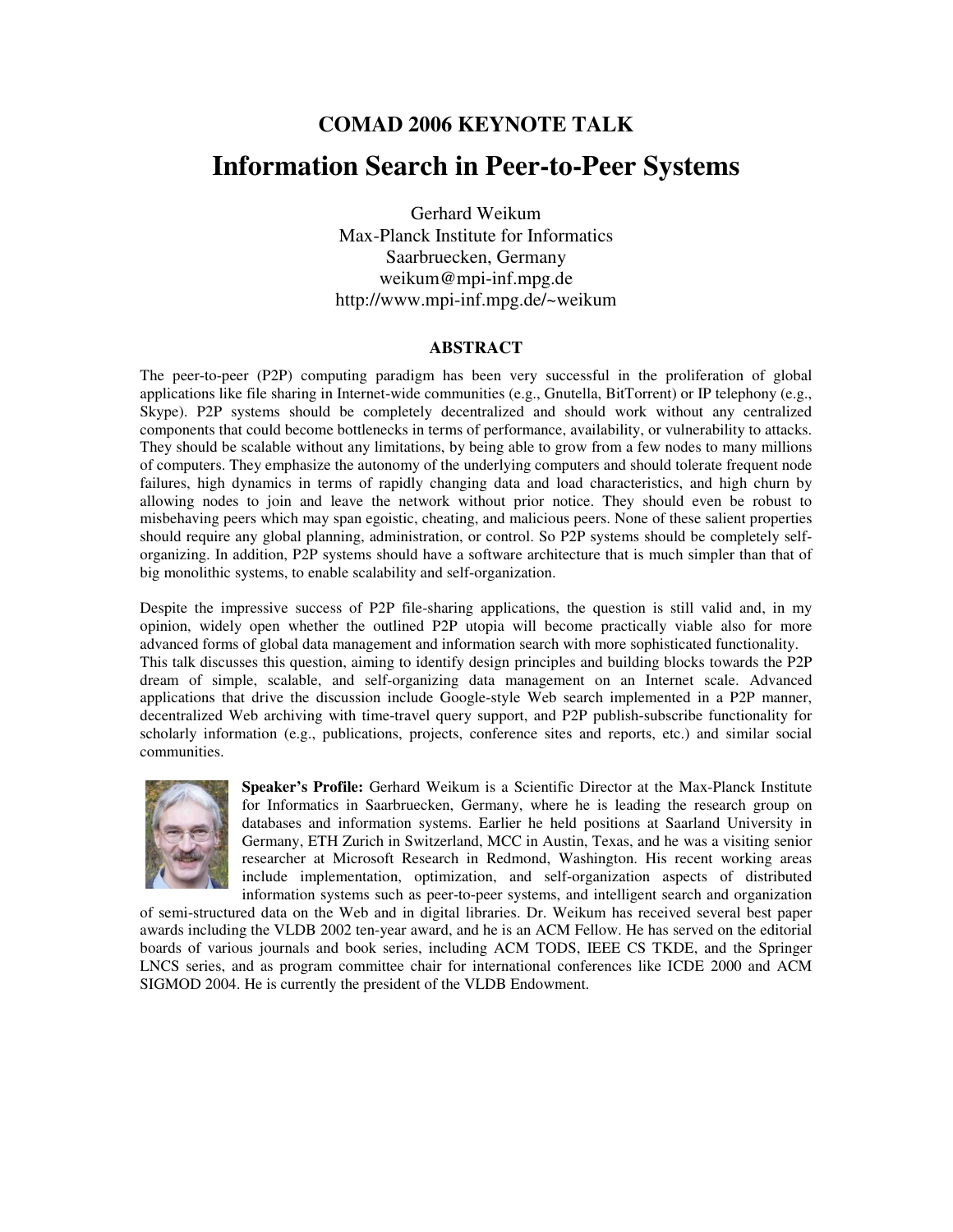### **COMAD 2006 KEYNOTE TALK**

## **StrangerDB: Safe Data Management with Untrusted Servers**

Dennis Shasha

Department of Computer Science Courant Institute of Mathematical Sciences New York University, New York, NY 10012, USA shasha@cs.nyu.edu http://cs.nyu.edu/shasha

### **ABSTRACT**

Imagine that you and your friends want to share information in a database because you want concurrency control, recovery, and query processing, but you don't trust the database administrator. You want to protect data from being observed (privacy). You want to make unauthorized modifications evident (a form safety). You want to force the server to deliver a consistent picture to all honest users or be discovered (a form of liveness). Encryption and signatures make the first two possible. Liveness is another matter since the database administrator could "fork" the database into several copies, keeping some of your friends ignorant of your latest updates and you ignorant of theirs. In joint work with David Mazieres and some great students, we have worked out how to achieve these properties for file systems. This talk presents a design for database systems that integrates these goals with query processing, concurrency control, and recovery.



**Speaker's Profile:** Dennis Shasha is a professor of computer science at the Courant Institute of New York University where he works with biologists on pattern discovery for microarrays, combinatorial design, and network inference; with physicists, musicians, and financial people on algorithms for time series; and on database applications in untrusted environments. Other areas of interest include database tuning as well as tree and graph matching. Because he likes to type, he has written five books of puzzles, a biography about great computer scientists, and technical books about database tuning, biological pattern

recognition and time series. He has co-authored fifty journal papers, sixty conference papers, and seven patents. For fun, he writes the puzzle column for Scientific American. Until July of 2007, he is at INRIA, Rocquencourt (near Paris, France) with the group of Philippe Pucheral.